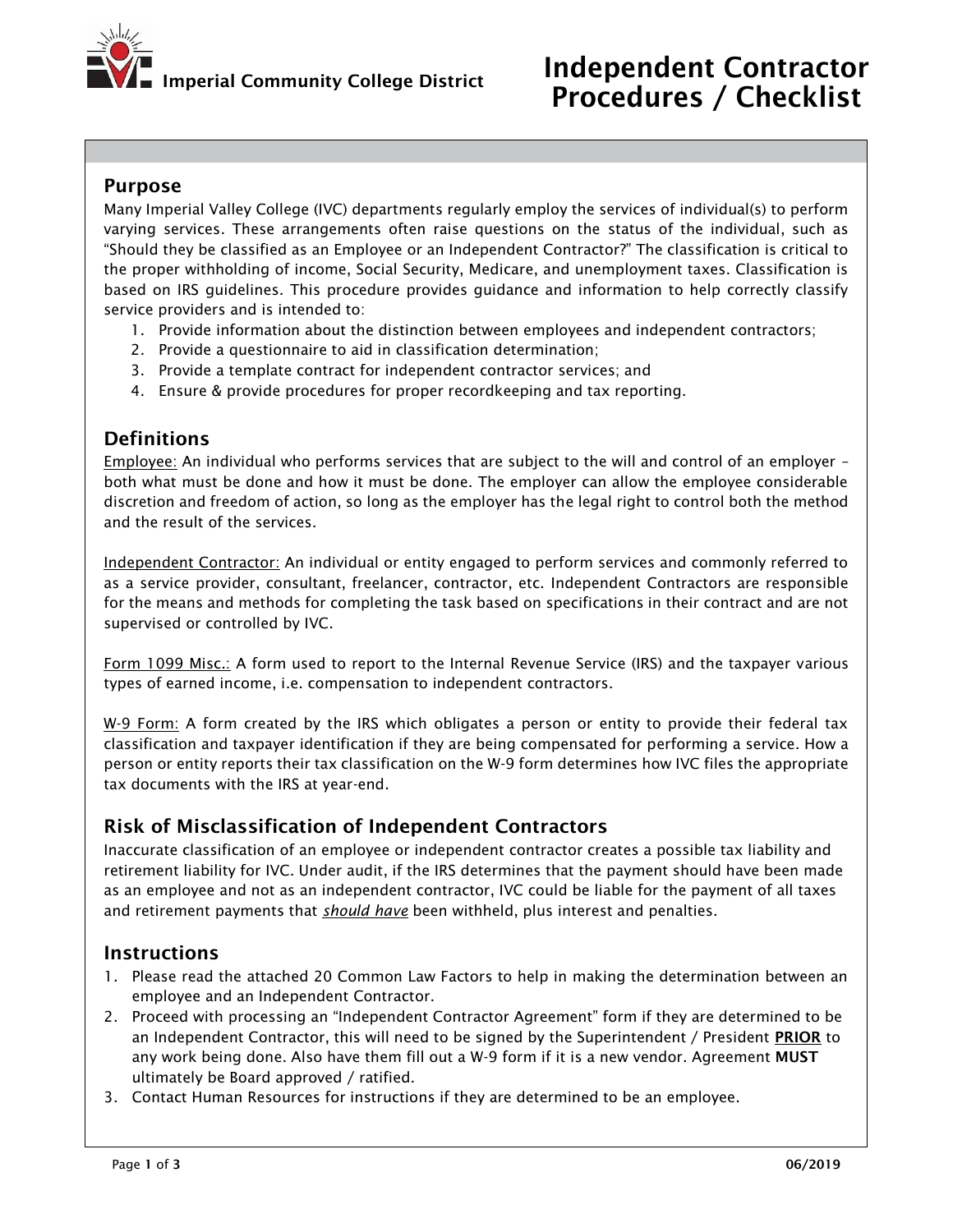

# Employee vs. Independent Contractor Checklist:

When contracting for services, you should use the following checklist to assist in determining whether the individual performing the services will be classified as an employee or as an independent contractor.

#### Checklist:

Has the individual been an employee (not as an independent contractor) of IVC in the last 12 months? Yes\_\_\_\_ No\_

Does IVC pay an employee(s) who performs essentially the same duties that are to be performed by this individual?

Yes No

Has the individual previously been paid as an employee to perform essentially these same tasks? Yes No

If any of the above are answered as "yes", then the individual is an employee and payment must be made through the Human Resources department, otherwise, continue with the following:

1. Instruction – Does IVC have the right to require compliance with instruction about when, where, and how the individual is to work?

Yes No

2. Training – Will the individual be trained in the job by working with an experienced IVC employee, by required attendance at meetings, seminars, etc.? Yes No

3. Integration – Is the success or continued operation of the Department dependent to an appreciable degree upon the services performed by this individual? Yes No

4. Services rendered personally - Does IVC control the selection of the person who will perform the work? Yes No

5. Hiring, supervising, paying assistants – Does IVC pay or otherwise control the activities of the workers who assist this person in the performance of his/her duties? Yes No

6. Continuing relationship – Does the arrangement with this individual establish continuing or recurring work, even if the services are seasonal, part-time or of short duration? Yes No

7. Set hours of work – Does IVC establish the hours of work or otherwise prevent the individual from being the "master of his/her own time"?

Yes No

8. Full-time required – Does IVC have control over the amount of time this person spends working so as to restrict him/her from other gainful work? Yes No

9. Doing work on IV premises – Does IVC have the right to designate the place the work will be performed?

 $Yes$  No\_